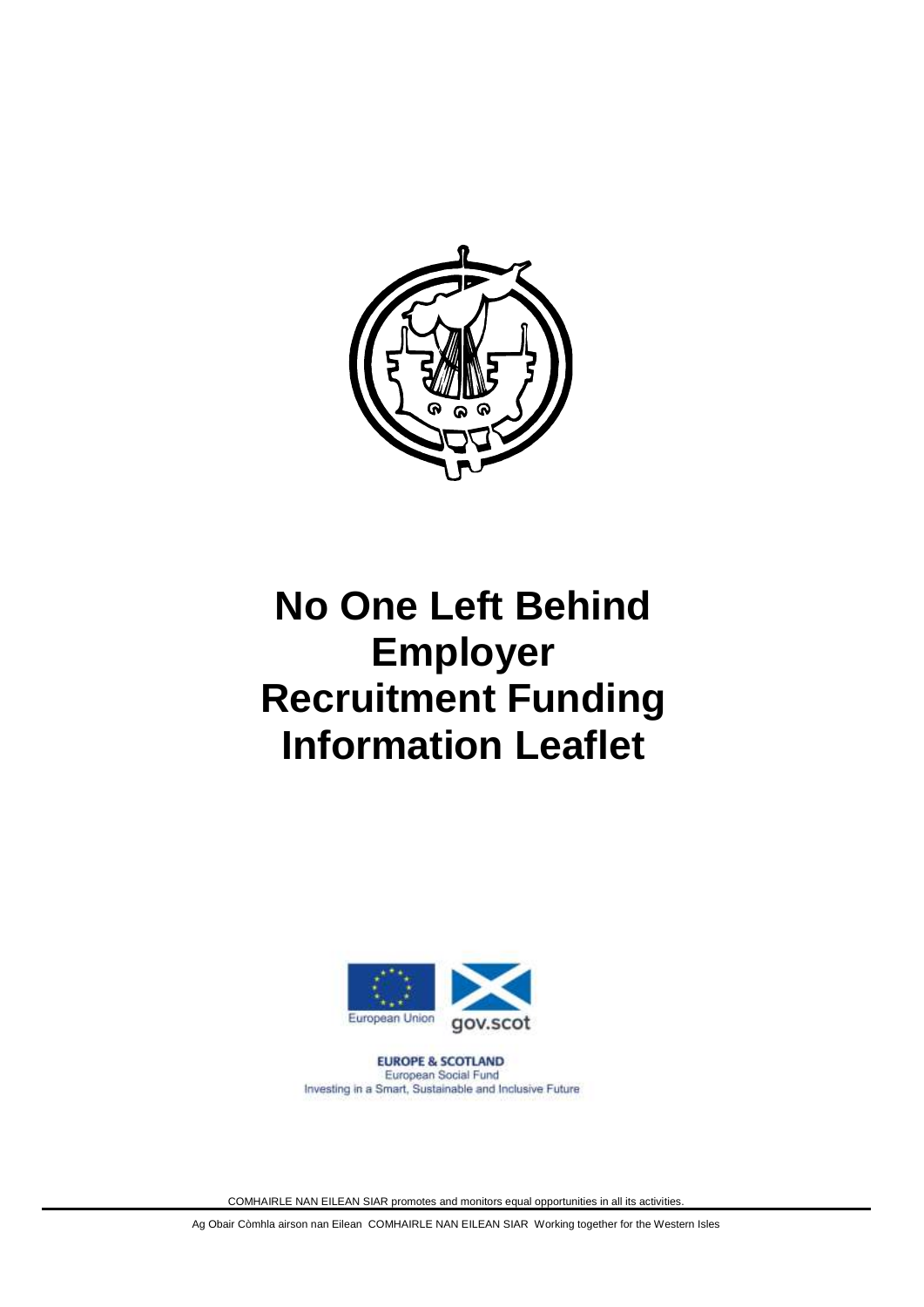The incentive is available for job starts from  $1<sup>ST</sup>$  April 2020 and the last date for job starts will be  $31^{ST}$  March 2020. All applications for jobs starting within the incentive period must be completed and approved by 31<sup>ST</sup> March 2021.

#### **Eligibility:**

NOLB has a sharper focus of supporting young people with the greatest barriers to employment. Young people aged 16-29 years (inclusive) who fall within one or more of the following groups will be eligible for support:-

- person with a disability or long-term health condition;
- care experienced young people;
- carer
- person with a conviction (including CPO's);
- early leavers from the armed forces, veterans or ex-forces personnel
- long-term unemployed (6 months or over) who are not on the Work Programme or Community Work Placements;
- person who has failed their ESA Work Capability Assessment;
- Work Programme completers who remain unemployed;
- ethnic minority groups;
- Gypsy/travelling community;
- partner of current or ex-Armed Forces personnel;
- person requiring support with language, literacy or numeracy, including those for whom English is an additional language;
- lone parent;
- person with lower than SCQF Level 5 qualification;
- a young person who was receiving additional support for learning in school;
- refugee or other granted leave to stay in the UK;
- homeless person (including temporary or unstable accommodation);
- person affected by substance misuse.

The Modern Apprenticeship element of the programme is no longer accessible to all young people aged 16-24, without a requirement to fall within the above criteria. The MA element of the programme will be extended to young people aged 16-29 fitting one or more of the above eligibility criteria, to ensure a sharper focus on those with the greatest barriers to employment.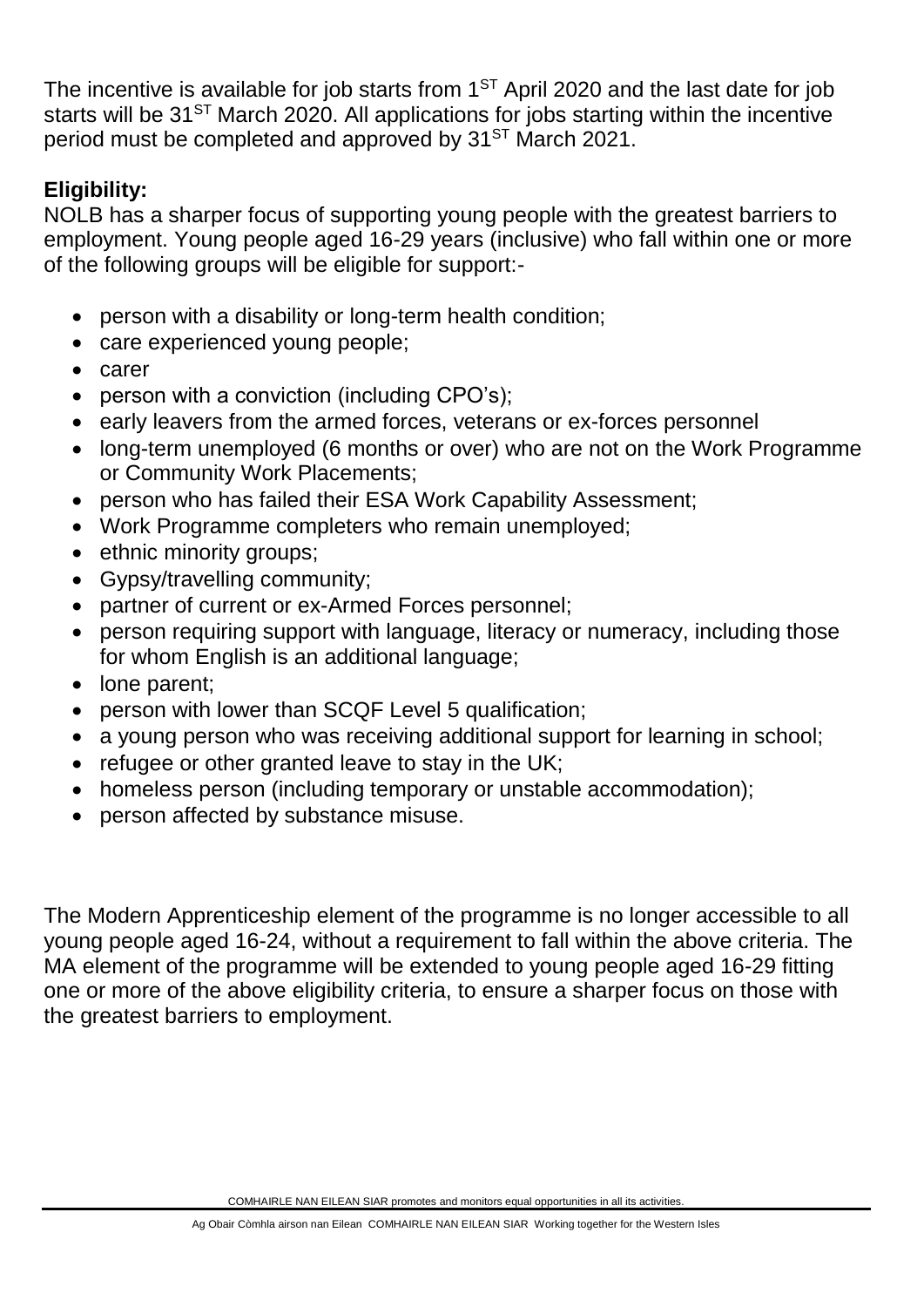#### **Eligibility list for Employers:**

- A private business or third sector organisation of any size can recruit a young person aged 16-29, who meets one or more of the eligibility groups above (Annex A). This can include recruitment into a MA (in line with existing MA programme rules);
- Small and micro businesses, employing not more than 50 people will not be able to recruit more than 2 participants through this programme; However, on a case by case basis, the Local Authority can decide to waive this rule if the business can demonstrate that it can support more than 2 participants.
- There is no restriction on the number of young people an employer, employing more than 50 people can support through the incentive if capacity to do so has been demonstrated.
- Public Sector employers are not eligible to apply.

### **Employment defined as follows:**

The participant must receive a written contract of employment (it is legislative requirement employee receives a contract of employment within 2 months of starting). Companies who employ young people on zero hours contracts will **not** be eligible. The participant must work 16 hours or more per week and will be in line with the young person's working time regulations; supported for up to 52 weeks. (There is flexibility within the programme for young people with additional support– to allow hours to be accumulated and this will be under Local Authority discretion).

## **Funding Model**

Where an Employer commits to a new job or new modern apprenticeship for up to 52 weeks, it will receive up to £4,000.00.

- Payment after 4 weeks  $(15%) = £600.00$
- Payment after 13 weeks  $(35%) = £1,400.00$
- Payment after 52 weeks and on presentation of evidence that the job has been sustained (50%) = £2,000.00
- Additional payment if participant is paid the living wage £500.00, at the end of the 52 weeks, to be paid on completion.